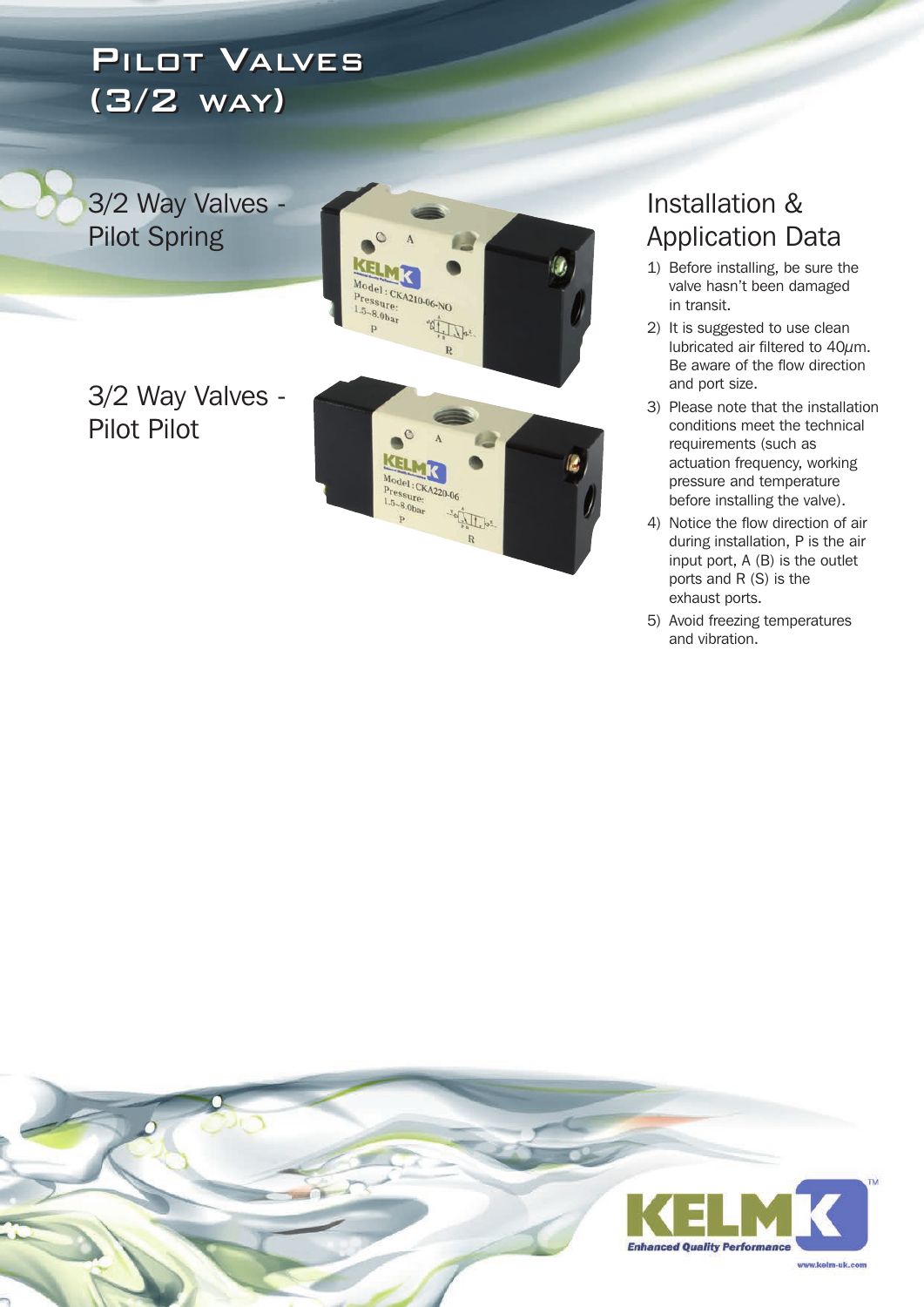## PILOT, LOGIC & SPECIALIST VALVES

## PILOT VALVE (3/2 WAY) CKA SERIES

### **Specification**

| Model                     | CKA210-06                                        | CKA220-06 | CKA210-08          | CKA220-08 | CKA310-10          | CKA320-10 |
|---------------------------|--------------------------------------------------|-----------|--------------------|-----------|--------------------|-----------|
| Fluid                     | Air (to be filtered by $40\mu$ m filter element) |           |                    |           |                    |           |
| Acting                    | <b>External Control</b>                          |           |                    |           |                    |           |
| Port                      | 1/8"                                             |           | 1/4"               |           | 3/8"               |           |
| Orifice $mm2$             | 14.0mm2 (Cv= 0.78)                               |           | 16.0mm2 (Cv= 0.89) |           | 25.0mm2 (Cv= 1.39) |           |
| Valve Type                | $3/2$ Way                                        |           |                    |           |                    |           |
| Lubrication               | Not required                                     |           |                    |           |                    |           |
| <b>Operating Pressure</b> | 0.15 - 0.8MPa (21 - 114psi)                      |           |                    |           |                    |           |
| Proof Pressure            | 1.5MPa (215psi)                                  |           |                    |           |                    |           |
| Temperature               | $-20^{\circ}$ C to $+70^{\circ}$ C               |           |                    |           |                    |           |
| Material of Body          | Aluminium Alloy                                  |           |                    |           |                    |           |
| Max. Frequency            | 5 cycle/sec                                      |           |                    |           |                    |           |

1. G threads as standard. PT & NPT thread are available on request

2. If using lubricants the practice must remain constant for the life of the valve

Lubricants like ISO VG32 or equivalent are recommended

3. The maximum actuation frequency is in the no-load state



## Flow Charts





## Product Features

Pilot Spring NO

1. Close tolerance sliding spool for quick reaction

Pilot Spring NC

Pilot Pilot

- 2. Double pilot control valves have memory function
- 3. Low friction, low start pressure and long service life
- 4. No need to add oil for lubrication
- 5. Multi-mounting for ease of installation

#### **Model: CKA310-10**

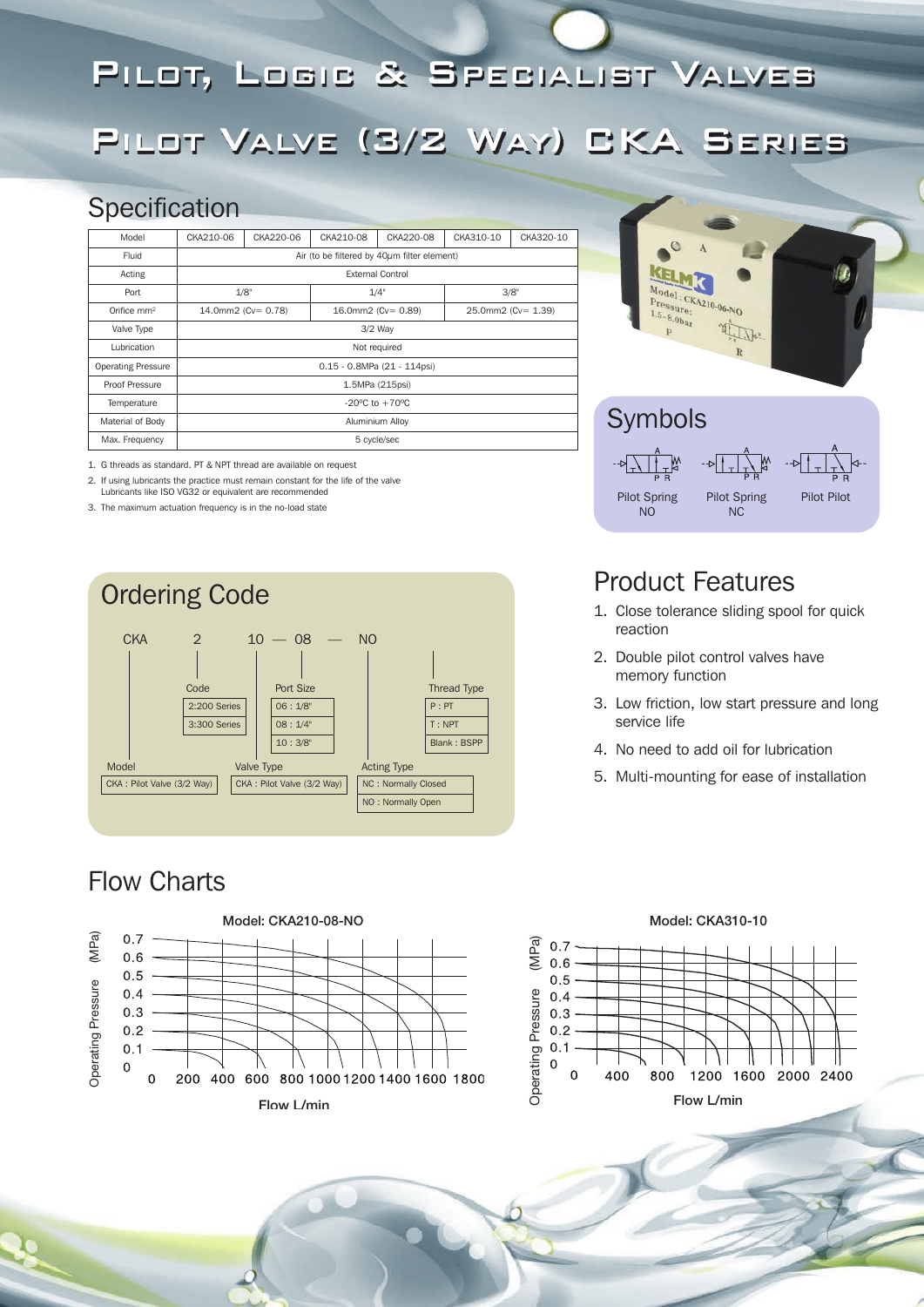## PILOT, LOGIC & SPECIALIST VALVES PILOT VALVE (3/2 WAY) CKA SERIES

## **Dimensions** Inner Structure

Model:

• CKA210







#### ١ ions

**Inner Structure** 

### Model:

• CKA220



| No.            | Item                      | No.          | Item               |  |
|----------------|---------------------------|--------------|--------------------|--|
| 1              | End Cover Gasket          |              | 0-ring             |  |
| $\overline{2}$ | Spring                    | $\mathsf{R}$ | Wear Ring          |  |
| 3              | End Cover                 | q            | Piston             |  |
| 4              | <b>Bottom Cover Screw</b> | 10           | Pilot Body         |  |
| 5              | Spool                     | 11           | Piston 0-ring      |  |
| 6              | Body                      |              | <b>Pilot Screw</b> |  |
|                |                           |              |                    |  |